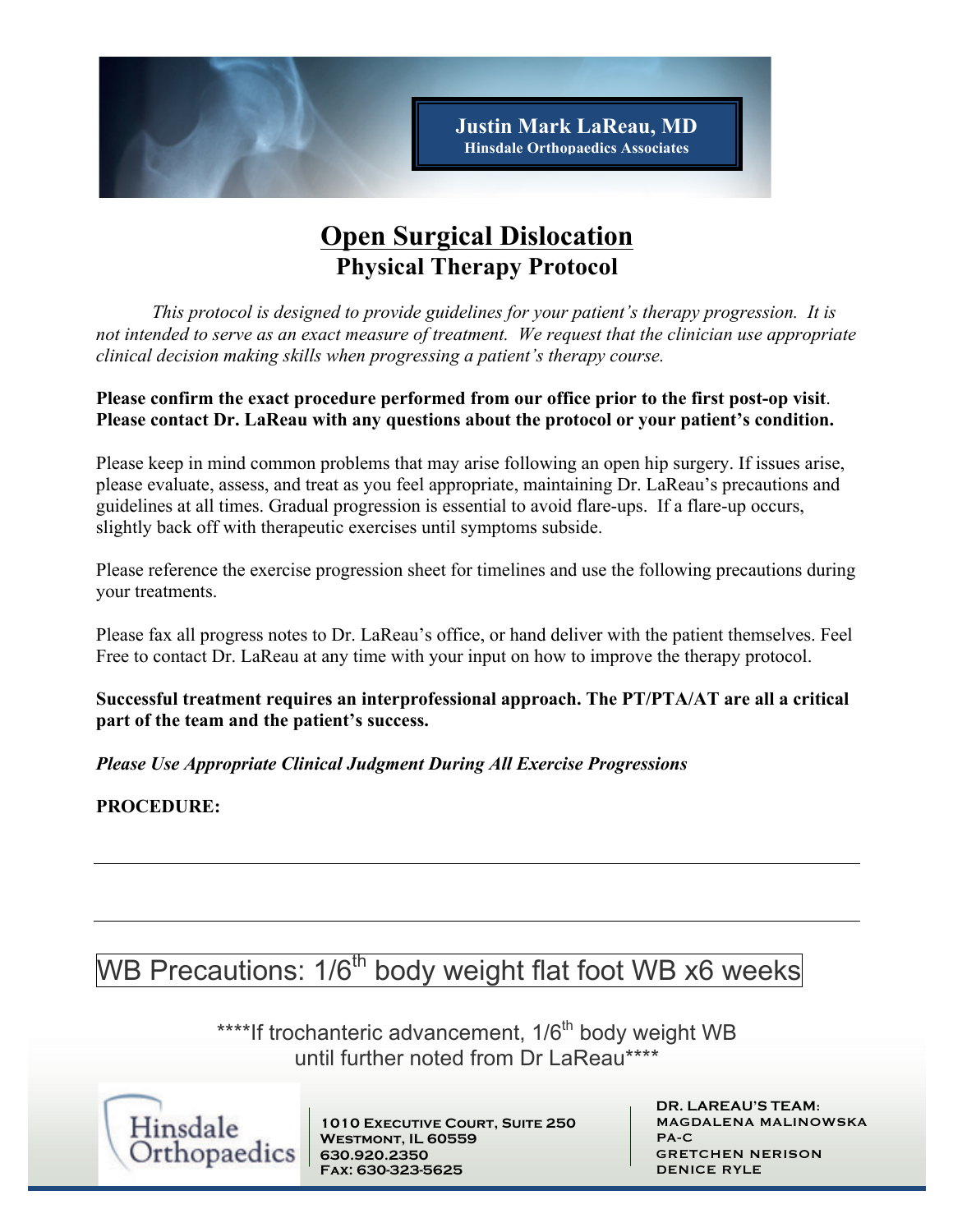

## PHASE 1 (0-5 weeks post-op):

### **Strict Precautions: 1/6 body weight flat foot weight-bearing, no hip flexion greater than 70**\*, **no active hip abduction**

Goals: Edema control, pain control, passive hip flexion ROM to 70\* (CPM)

Hospital Course

- sit in chair for 20-30 minutes
- $CPM: 0-60*$
- ambulation with walker

Day 1 (hospital)

gluteal sets and quad sets (2-3x/day until week 4)

#### **Continue CPM from 0-60\* until Week 4**

Week 4

- Heel slides
- Bent knee fallouts
- Prone knee flexion
- Prone hip abduction
- Prone foot push
- Prone medial rotation
- Prone lateral rotation
- Quadruped rocking
- Straddle weight shifts (no greater than  $1/6<sup>th</sup>$  body weight, weight bearing)
- Standing hip abduction
- Standing hip extension

Week 5

- Continue above exercises
- Add seated knee extension
- Add side-lying hip lateral rotation
- Can begin aquatic therapy in deep water
	- -marching
	- bicycle
	- cross-country
	- half-jacks
	- heel kicks
	- Ambulation with 2 crutches,  $1/6<sup>th</sup>$  body weight, flat foot weight bearing



**1010 Executive Court, Suite 250 Westmont, IL 60559 630.920.2350 Fax: 630-323-5625**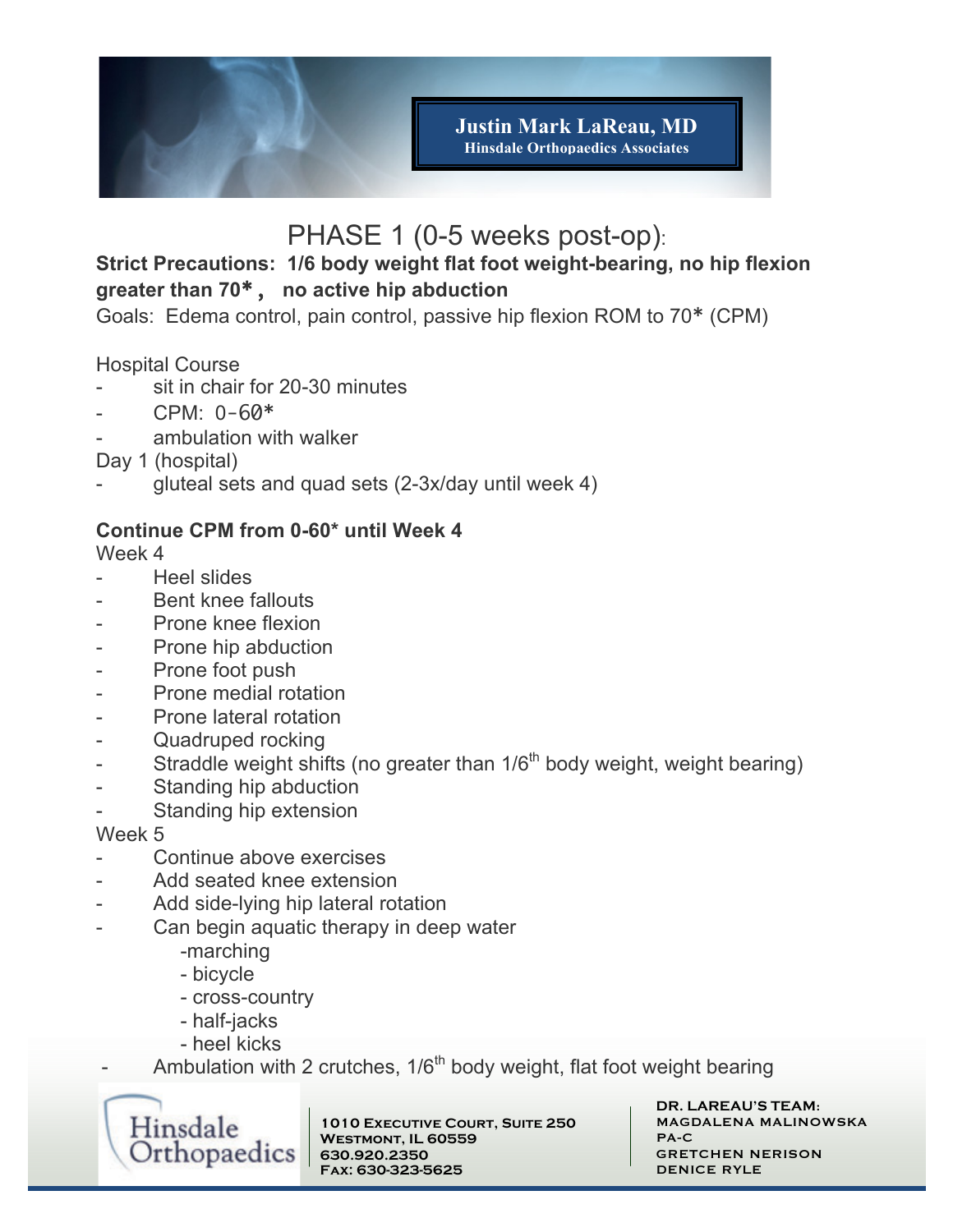

### PHASE 2 (5-12 weeks post-op):

#### **Precautions may be lifted by surgeon.**

Goals: strengthening, increased weight bearing

#### Week 6

- Ambulation with 2 crutches, 50% weight-bearing
- If clinic has a Hydro-Track®, may begin gait training

#### Week 7

- Continue exercises from phase 1
- Gait training with one crutch
- Resistance with deep water exercises

#### Week 8

- Upright bike (hip flexion  $\leq 90^*$ )
- Add seated active-assistive hip flexion
- Add seated lateral rotation
- Add active assistive hip flexion with towel
- Add side-stepping (with plinth support)
- Add supine hip abduction

#### Week 9

- Add active hip flexion
- Add standing lateral rotation with Thera-Band®
- Add prone hip abduction with Thera-Band®

#### Week 10

Add resistance to standing hip extension and hip abduction

#### Week 11

- Add supine active hip flexion
- Add single leg stance



**1010 Executive Court, Suite 250 Westmont, IL 60559 630.920.2350 Fax: 630-323-5625**